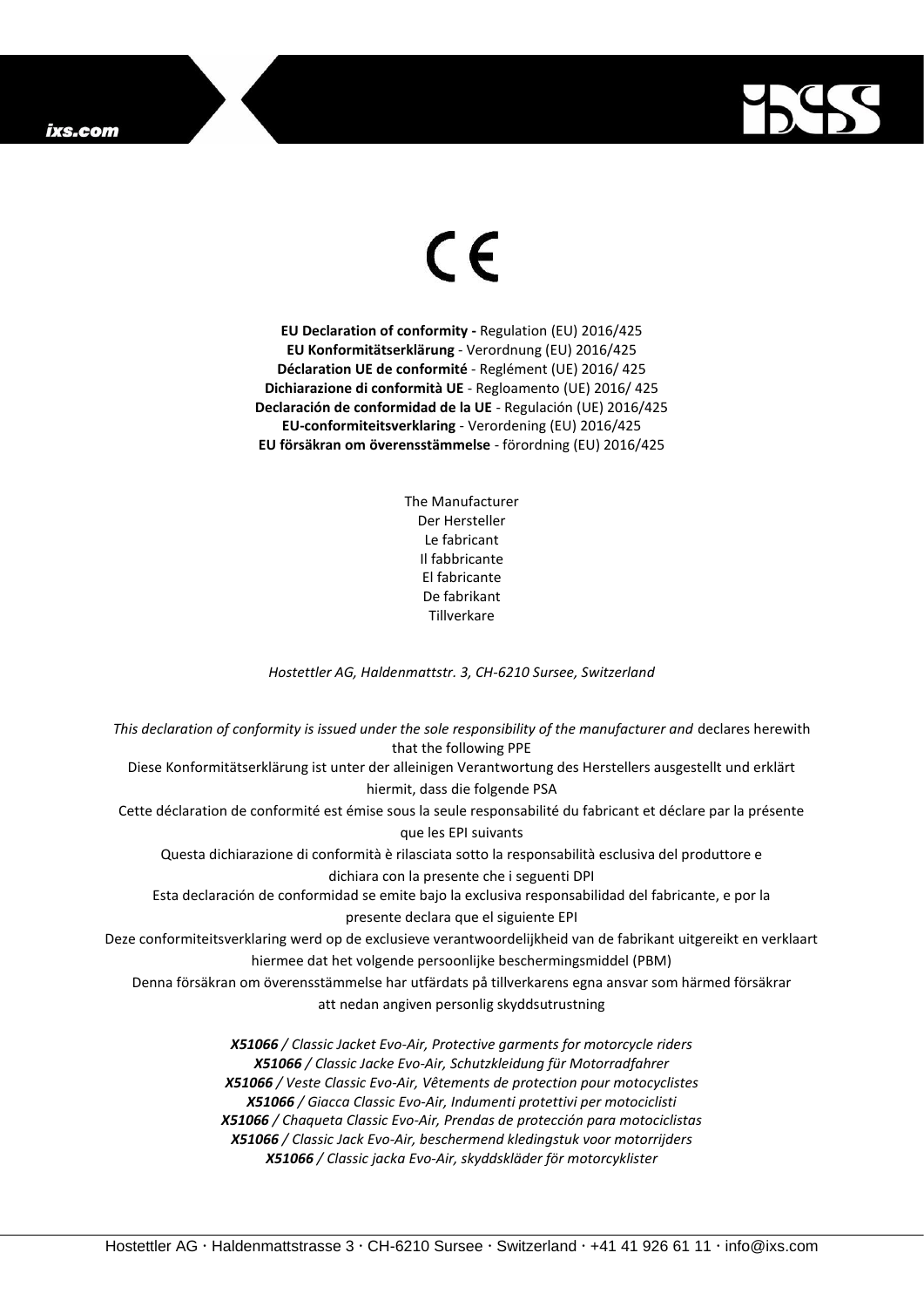



has undergone the EU-type examination conformity assessment procedure (module B) performed by the Notified Body, IDIADA AUTOMOTIVE TECHNOLOGY, S.A. (OC.0164), P. I. L'ALBORNAR, E-43710 Santa Olivia (Tarragona – Spain), which has issued the EU Type Examination Certificate No. MT20090128.

And is compliant with the following Standard: EN17092-4:2020 (A)

## hat das EU-Baumusterprüfungs-Konformitätsbewertungsverfahren durchlaufen (Modul B) durchgeführt von der benannten Stelle, IDIADA AUTOMOTIVE TECHNOLOGY, S.A. (OC.0164), P. I. L'ALBORNAR, E-43710 Santa Olivia (Tarragona – Spanien), die die EU-Baumusterprüfbescheinigung Nr. MT20090128 ausgestellt hat.

und entspricht der folgenden Norm: EN17092-4:2020 (A)

a subi la procédure d'évaluation de la conformité pour l'examen de type UE (module B) réalisée par l'organisme notifié, IDIADA AUTOMOTIVE TECHNOLOGY, S.A. (OC.0164), P. I. L'ALBORNAR, E-43710 Santa Olivia (Tarragona – Espagne), qui a délivré le certificat d'examen de type UE n°. MT20090128

Et est conforme à la norme suivante: EN17092-4:2020 (A)

è stato sottoposto alla procedura di valutazione della conformità dell'esame UE del tipo (modulo B) eseguita dall'organismo notificato, IDIADA AUTOMOTIVE TECHNOLOGY, S.A. (OC.0164), P. I. L'ALBORNAR, E-43710 Santa Olivia (Tarragona – Spagna), che ha rilasciato il certificato di esame UE del tipo n. MT20090128.

Ed è conforme alla seguente norma: EN17092-4:2020 (A)

ha sido sometido al procedimiento de evaluación de conformidad del examen de tipo UE (módulo B) realizado por el organismo notificado, IDIADA AUTOMOTIVE TECHNOLOGY, S.A. (OC.0164), P. I. L'ALBORNAR, E-43710 Santa Olivia (Tarragona – España), que ha emitido el certificado de examen UE de tipo no. MT20090128

Y cumple con el siguiente estándar: EN17092-4:2020 (A)

de EG-typekeuring-conformiteitsbeoordelingsprocedure doorlopen (module B) heeft,uitgevoerd door de aangemelde instantie IDIADA AUTOMOTIVE TECHNOLOGY, S.A. (OC.0164), P. I. L'ALBORNAR, E-43710 Santa Olivia (Tarragona – Spanje) die het certificaat van EG-typeonderzoek nr. MT20090128 afgegeven heeft,

en voldoet aan de volgende norm: EN17092-4:2020 (A)